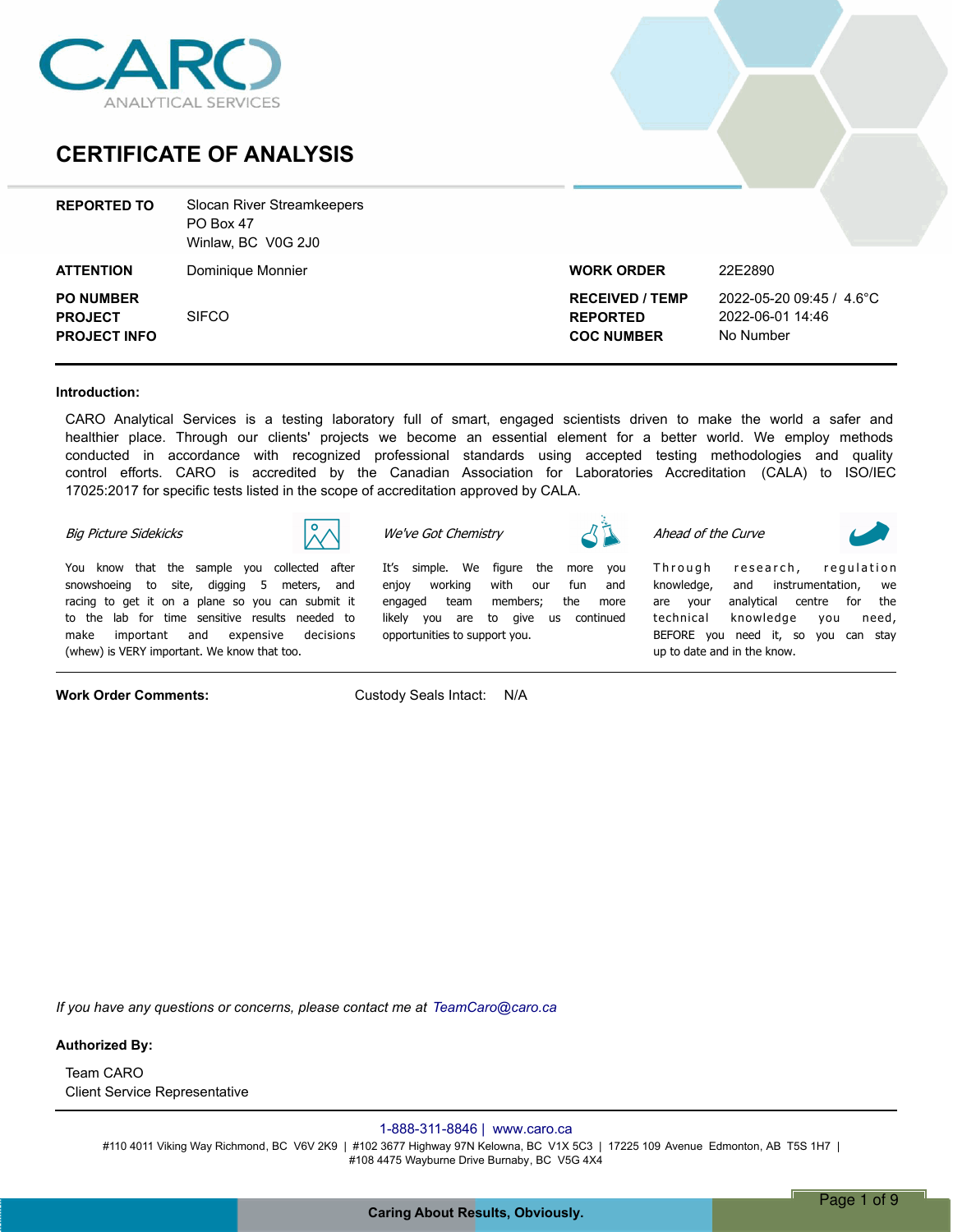

# **TEST RESULTS**

| <b>Guideline</b><br><b>RL</b> Units<br>Qualifier<br>Analyte<br><b>Result</b><br>Analyzed<br>WIN-WQ01 (22E2890-01)   Matrix: Water   Sampled: 2022-05-19<br>Anions<br>$MAC = 10$<br>0.026<br>0.010 mg/L<br>2022-05-24<br>HT1<br>Nitrate (as N)<br>< 0.010<br>$MAC = 1$<br>0.010 mg/L<br>HT <sub>1</sub><br>Nitrite (as N)<br>2022-05-24<br>< 0.0050<br>N/A<br>0.0050 mg/L<br>HT <sub>1</sub><br>Phosphate (as P)<br>2022-05-24<br><b>Calculated Parameters</b><br>N/A<br>31.8<br>None Required<br>0.500 mg/L<br>Hardness, Total (as CaCO3)<br>0.0100 mg/L<br>N/A<br>Nitrate+Nitrite (as N)<br>0.0260<br>N/A<br>N/A<br>0.0500 mg/L<br>Nitrogen, Total<br>< 0.0500<br>N/A<br><b>General Parameters</b><br>< 0.050<br>None Required<br>0.050 mg/L<br>Ammonia, Total (as N)<br>2022-05-23<br>Nitrogen, Total Kjeldahl<br>0.050<br>2022-05-29<br>< 0.050<br>N/A<br>mg/L<br>0.0050 mg/L<br>Phosphorus, Total (as P)<br>N/A<br>2022-05-26<br>0.0069<br><b>Total Metals</b><br>0.0511<br>OG < 0.1<br>0.0050 mg/L<br>2022-05-28<br>Aluminum, total<br>< 0.00020<br>0.00020<br>Antimony, total<br>$MAC = 0.006$<br>mg/L<br>2022-05-28<br>$MAC = 0.01$<br>Arsenic, total<br>< 0.00050<br>0.00050 mg/L<br>2022-05-28<br>$MAC = 2$<br>Barium, total<br>0.0050 mg/L<br>2022-05-28<br>0.0216<br>< 0.00010<br>N/A<br>0.00010<br>2022-05-28<br>Beryllium, total<br>mg/L<br>N/A<br>Bismuth, total<br>< 0.00010<br>0.00010<br>mg/L<br>2022-05-28<br>$MAC = 5$<br>< 0.0500<br>0.0500<br>mg/L<br>2022-05-28<br>Boron, total<br>0.000010<br>Cadmium, total<br>< 0.000010<br>$MAC = 0.005$<br>mg/L<br>2022-05-28<br>0.20 mg/L<br>Calcium, total<br>10.8<br>None Required<br>2022-05-28<br>$MAC = 0.05$<br>0.00050 mg/L<br>< 0.00050<br>2022-05-28<br>Chromium, total<br>N/A<br>Cobalt, total<br>< 0.00010<br>0.00010 mg/L<br>2022-05-28<br>$MAC = 2$<br>0.00040<br>Copper, total<br>< 0.00040<br>mg/L<br>2022-05-28<br>$AO \leq 0.3$<br>0.010 mg/L<br>2022-05-28<br>Iron, total<br>0.031<br>Lead, total<br>< 0.00020<br>$MAC = 0.005$<br>$0.00020$ mg/L<br>2022-05-28<br>N/A<br>0.00010 mg/L<br>Lithium, total<br>0.00045<br>2022-05-28<br>None Required<br>0.010 mg/L<br>Magnesium, total<br>2022-05-28<br>1.17<br>$MAC = 0.12$<br>0.00020 mg/L<br>2022-05-28<br>Manganese, total<br>0.00326<br>Molybdenum, total<br>N/A<br>0.00010 mg/L<br>2022-05-28<br>0.00085<br>Nickel, total<br>< 0.00040<br>N/A<br>0.00040 mg/L<br>2022-05-28<br>N/A<br>0.050<br>Phosphorus, total<br>< 0.050<br>mg/L<br>2022-05-28<br>N/A<br>0.39<br>0.10<br>mg/L<br>2022-05-28<br>Potassium, total<br>$MAC = 0.05$<br>0.00050<br>< 0.00050<br>mg/L<br>2022-05-28<br>Selenium, total<br>4.2<br>N/A<br>1.0 mg/L<br>2022-05-28<br>Silicon, total<br>< 0.000050<br>0.000050 mg/L<br>None Required<br>2022-05-28<br>Silver, total<br>0.10 mg/L<br>Sodium, total<br>$AO \leq 200$<br>2022-05-28<br>1.17<br>0.0010 mg/L<br>Strontium, total<br>$MAC = 7$<br>2022-05-28<br>0.272<br>${}_{< 3.0}$<br>Sulfur, total<br>N/A<br>3.0 mg/L<br>2022-05-28<br>< 0.00050<br>N/A<br>0.00050 mg/L<br>Tellurium, total<br>2022-05-28<br>0.000020 mg/L<br>< 0.000020 | <b>REPORTED TO</b><br><b>PROJECT</b> | Slocan River Streamkeepers<br>SIFCO |     | <b>WORK ORDER</b><br><b>REPORTED</b> | 22E2890<br>2022-06-01 14:46 |  |
|---------------------------------------------------------------------------------------------------------------------------------------------------------------------------------------------------------------------------------------------------------------------------------------------------------------------------------------------------------------------------------------------------------------------------------------------------------------------------------------------------------------------------------------------------------------------------------------------------------------------------------------------------------------------------------------------------------------------------------------------------------------------------------------------------------------------------------------------------------------------------------------------------------------------------------------------------------------------------------------------------------------------------------------------------------------------------------------------------------------------------------------------------------------------------------------------------------------------------------------------------------------------------------------------------------------------------------------------------------------------------------------------------------------------------------------------------------------------------------------------------------------------------------------------------------------------------------------------------------------------------------------------------------------------------------------------------------------------------------------------------------------------------------------------------------------------------------------------------------------------------------------------------------------------------------------------------------------------------------------------------------------------------------------------------------------------------------------------------------------------------------------------------------------------------------------------------------------------------------------------------------------------------------------------------------------------------------------------------------------------------------------------------------------------------------------------------------------------------------------------------------------------------------------------------------------------------------------------------------------------------------------------------------------------------------------------------------------------------------------------------------------------------------------------------------------------------------------------------------------------------------------------------------------------------------------------------------------------------------------------------------------------------------------------------------------------------------------------------|--------------------------------------|-------------------------------------|-----|--------------------------------------|-----------------------------|--|
|                                                                                                                                                                                                                                                                                                                                                                                                                                                                                                                                                                                                                                                                                                                                                                                                                                                                                                                                                                                                                                                                                                                                                                                                                                                                                                                                                                                                                                                                                                                                                                                                                                                                                                                                                                                                                                                                                                                                                                                                                                                                                                                                                                                                                                                                                                                                                                                                                                                                                                                                                                                                                                                                                                                                                                                                                                                                                                                                                                                                                                                                                                   |                                      |                                     |     |                                      |                             |  |
|                                                                                                                                                                                                                                                                                                                                                                                                                                                                                                                                                                                                                                                                                                                                                                                                                                                                                                                                                                                                                                                                                                                                                                                                                                                                                                                                                                                                                                                                                                                                                                                                                                                                                                                                                                                                                                                                                                                                                                                                                                                                                                                                                                                                                                                                                                                                                                                                                                                                                                                                                                                                                                                                                                                                                                                                                                                                                                                                                                                                                                                                                                   |                                      |                                     |     |                                      |                             |  |
|                                                                                                                                                                                                                                                                                                                                                                                                                                                                                                                                                                                                                                                                                                                                                                                                                                                                                                                                                                                                                                                                                                                                                                                                                                                                                                                                                                                                                                                                                                                                                                                                                                                                                                                                                                                                                                                                                                                                                                                                                                                                                                                                                                                                                                                                                                                                                                                                                                                                                                                                                                                                                                                                                                                                                                                                                                                                                                                                                                                                                                                                                                   |                                      |                                     |     |                                      |                             |  |
|                                                                                                                                                                                                                                                                                                                                                                                                                                                                                                                                                                                                                                                                                                                                                                                                                                                                                                                                                                                                                                                                                                                                                                                                                                                                                                                                                                                                                                                                                                                                                                                                                                                                                                                                                                                                                                                                                                                                                                                                                                                                                                                                                                                                                                                                                                                                                                                                                                                                                                                                                                                                                                                                                                                                                                                                                                                                                                                                                                                                                                                                                                   |                                      |                                     |     |                                      |                             |  |
|                                                                                                                                                                                                                                                                                                                                                                                                                                                                                                                                                                                                                                                                                                                                                                                                                                                                                                                                                                                                                                                                                                                                                                                                                                                                                                                                                                                                                                                                                                                                                                                                                                                                                                                                                                                                                                                                                                                                                                                                                                                                                                                                                                                                                                                                                                                                                                                                                                                                                                                                                                                                                                                                                                                                                                                                                                                                                                                                                                                                                                                                                                   |                                      |                                     |     |                                      |                             |  |
|                                                                                                                                                                                                                                                                                                                                                                                                                                                                                                                                                                                                                                                                                                                                                                                                                                                                                                                                                                                                                                                                                                                                                                                                                                                                                                                                                                                                                                                                                                                                                                                                                                                                                                                                                                                                                                                                                                                                                                                                                                                                                                                                                                                                                                                                                                                                                                                                                                                                                                                                                                                                                                                                                                                                                                                                                                                                                                                                                                                                                                                                                                   |                                      |                                     |     |                                      |                             |  |
|                                                                                                                                                                                                                                                                                                                                                                                                                                                                                                                                                                                                                                                                                                                                                                                                                                                                                                                                                                                                                                                                                                                                                                                                                                                                                                                                                                                                                                                                                                                                                                                                                                                                                                                                                                                                                                                                                                                                                                                                                                                                                                                                                                                                                                                                                                                                                                                                                                                                                                                                                                                                                                                                                                                                                                                                                                                                                                                                                                                                                                                                                                   |                                      |                                     |     |                                      |                             |  |
|                                                                                                                                                                                                                                                                                                                                                                                                                                                                                                                                                                                                                                                                                                                                                                                                                                                                                                                                                                                                                                                                                                                                                                                                                                                                                                                                                                                                                                                                                                                                                                                                                                                                                                                                                                                                                                                                                                                                                                                                                                                                                                                                                                                                                                                                                                                                                                                                                                                                                                                                                                                                                                                                                                                                                                                                                                                                                                                                                                                                                                                                                                   |                                      |                                     |     |                                      |                             |  |
|                                                                                                                                                                                                                                                                                                                                                                                                                                                                                                                                                                                                                                                                                                                                                                                                                                                                                                                                                                                                                                                                                                                                                                                                                                                                                                                                                                                                                                                                                                                                                                                                                                                                                                                                                                                                                                                                                                                                                                                                                                                                                                                                                                                                                                                                                                                                                                                                                                                                                                                                                                                                                                                                                                                                                                                                                                                                                                                                                                                                                                                                                                   |                                      |                                     |     |                                      |                             |  |
|                                                                                                                                                                                                                                                                                                                                                                                                                                                                                                                                                                                                                                                                                                                                                                                                                                                                                                                                                                                                                                                                                                                                                                                                                                                                                                                                                                                                                                                                                                                                                                                                                                                                                                                                                                                                                                                                                                                                                                                                                                                                                                                                                                                                                                                                                                                                                                                                                                                                                                                                                                                                                                                                                                                                                                                                                                                                                                                                                                                                                                                                                                   |                                      |                                     |     |                                      |                             |  |
|                                                                                                                                                                                                                                                                                                                                                                                                                                                                                                                                                                                                                                                                                                                                                                                                                                                                                                                                                                                                                                                                                                                                                                                                                                                                                                                                                                                                                                                                                                                                                                                                                                                                                                                                                                                                                                                                                                                                                                                                                                                                                                                                                                                                                                                                                                                                                                                                                                                                                                                                                                                                                                                                                                                                                                                                                                                                                                                                                                                                                                                                                                   |                                      |                                     |     |                                      |                             |  |
|                                                                                                                                                                                                                                                                                                                                                                                                                                                                                                                                                                                                                                                                                                                                                                                                                                                                                                                                                                                                                                                                                                                                                                                                                                                                                                                                                                                                                                                                                                                                                                                                                                                                                                                                                                                                                                                                                                                                                                                                                                                                                                                                                                                                                                                                                                                                                                                                                                                                                                                                                                                                                                                                                                                                                                                                                                                                                                                                                                                                                                                                                                   |                                      |                                     |     |                                      |                             |  |
|                                                                                                                                                                                                                                                                                                                                                                                                                                                                                                                                                                                                                                                                                                                                                                                                                                                                                                                                                                                                                                                                                                                                                                                                                                                                                                                                                                                                                                                                                                                                                                                                                                                                                                                                                                                                                                                                                                                                                                                                                                                                                                                                                                                                                                                                                                                                                                                                                                                                                                                                                                                                                                                                                                                                                                                                                                                                                                                                                                                                                                                                                                   |                                      |                                     |     |                                      |                             |  |
|                                                                                                                                                                                                                                                                                                                                                                                                                                                                                                                                                                                                                                                                                                                                                                                                                                                                                                                                                                                                                                                                                                                                                                                                                                                                                                                                                                                                                                                                                                                                                                                                                                                                                                                                                                                                                                                                                                                                                                                                                                                                                                                                                                                                                                                                                                                                                                                                                                                                                                                                                                                                                                                                                                                                                                                                                                                                                                                                                                                                                                                                                                   |                                      |                                     |     |                                      |                             |  |
|                                                                                                                                                                                                                                                                                                                                                                                                                                                                                                                                                                                                                                                                                                                                                                                                                                                                                                                                                                                                                                                                                                                                                                                                                                                                                                                                                                                                                                                                                                                                                                                                                                                                                                                                                                                                                                                                                                                                                                                                                                                                                                                                                                                                                                                                                                                                                                                                                                                                                                                                                                                                                                                                                                                                                                                                                                                                                                                                                                                                                                                                                                   |                                      |                                     |     |                                      |                             |  |
|                                                                                                                                                                                                                                                                                                                                                                                                                                                                                                                                                                                                                                                                                                                                                                                                                                                                                                                                                                                                                                                                                                                                                                                                                                                                                                                                                                                                                                                                                                                                                                                                                                                                                                                                                                                                                                                                                                                                                                                                                                                                                                                                                                                                                                                                                                                                                                                                                                                                                                                                                                                                                                                                                                                                                                                                                                                                                                                                                                                                                                                                                                   |                                      |                                     |     |                                      |                             |  |
|                                                                                                                                                                                                                                                                                                                                                                                                                                                                                                                                                                                                                                                                                                                                                                                                                                                                                                                                                                                                                                                                                                                                                                                                                                                                                                                                                                                                                                                                                                                                                                                                                                                                                                                                                                                                                                                                                                                                                                                                                                                                                                                                                                                                                                                                                                                                                                                                                                                                                                                                                                                                                                                                                                                                                                                                                                                                                                                                                                                                                                                                                                   |                                      |                                     |     |                                      |                             |  |
|                                                                                                                                                                                                                                                                                                                                                                                                                                                                                                                                                                                                                                                                                                                                                                                                                                                                                                                                                                                                                                                                                                                                                                                                                                                                                                                                                                                                                                                                                                                                                                                                                                                                                                                                                                                                                                                                                                                                                                                                                                                                                                                                                                                                                                                                                                                                                                                                                                                                                                                                                                                                                                                                                                                                                                                                                                                                                                                                                                                                                                                                                                   |                                      |                                     |     |                                      |                             |  |
|                                                                                                                                                                                                                                                                                                                                                                                                                                                                                                                                                                                                                                                                                                                                                                                                                                                                                                                                                                                                                                                                                                                                                                                                                                                                                                                                                                                                                                                                                                                                                                                                                                                                                                                                                                                                                                                                                                                                                                                                                                                                                                                                                                                                                                                                                                                                                                                                                                                                                                                                                                                                                                                                                                                                                                                                                                                                                                                                                                                                                                                                                                   |                                      |                                     |     |                                      |                             |  |
|                                                                                                                                                                                                                                                                                                                                                                                                                                                                                                                                                                                                                                                                                                                                                                                                                                                                                                                                                                                                                                                                                                                                                                                                                                                                                                                                                                                                                                                                                                                                                                                                                                                                                                                                                                                                                                                                                                                                                                                                                                                                                                                                                                                                                                                                                                                                                                                                                                                                                                                                                                                                                                                                                                                                                                                                                                                                                                                                                                                                                                                                                                   |                                      |                                     |     |                                      |                             |  |
|                                                                                                                                                                                                                                                                                                                                                                                                                                                                                                                                                                                                                                                                                                                                                                                                                                                                                                                                                                                                                                                                                                                                                                                                                                                                                                                                                                                                                                                                                                                                                                                                                                                                                                                                                                                                                                                                                                                                                                                                                                                                                                                                                                                                                                                                                                                                                                                                                                                                                                                                                                                                                                                                                                                                                                                                                                                                                                                                                                                                                                                                                                   |                                      |                                     |     |                                      |                             |  |
|                                                                                                                                                                                                                                                                                                                                                                                                                                                                                                                                                                                                                                                                                                                                                                                                                                                                                                                                                                                                                                                                                                                                                                                                                                                                                                                                                                                                                                                                                                                                                                                                                                                                                                                                                                                                                                                                                                                                                                                                                                                                                                                                                                                                                                                                                                                                                                                                                                                                                                                                                                                                                                                                                                                                                                                                                                                                                                                                                                                                                                                                                                   |                                      |                                     |     |                                      |                             |  |
|                                                                                                                                                                                                                                                                                                                                                                                                                                                                                                                                                                                                                                                                                                                                                                                                                                                                                                                                                                                                                                                                                                                                                                                                                                                                                                                                                                                                                                                                                                                                                                                                                                                                                                                                                                                                                                                                                                                                                                                                                                                                                                                                                                                                                                                                                                                                                                                                                                                                                                                                                                                                                                                                                                                                                                                                                                                                                                                                                                                                                                                                                                   |                                      |                                     |     |                                      |                             |  |
|                                                                                                                                                                                                                                                                                                                                                                                                                                                                                                                                                                                                                                                                                                                                                                                                                                                                                                                                                                                                                                                                                                                                                                                                                                                                                                                                                                                                                                                                                                                                                                                                                                                                                                                                                                                                                                                                                                                                                                                                                                                                                                                                                                                                                                                                                                                                                                                                                                                                                                                                                                                                                                                                                                                                                                                                                                                                                                                                                                                                                                                                                                   |                                      |                                     |     |                                      |                             |  |
|                                                                                                                                                                                                                                                                                                                                                                                                                                                                                                                                                                                                                                                                                                                                                                                                                                                                                                                                                                                                                                                                                                                                                                                                                                                                                                                                                                                                                                                                                                                                                                                                                                                                                                                                                                                                                                                                                                                                                                                                                                                                                                                                                                                                                                                                                                                                                                                                                                                                                                                                                                                                                                                                                                                                                                                                                                                                                                                                                                                                                                                                                                   |                                      |                                     |     |                                      |                             |  |
|                                                                                                                                                                                                                                                                                                                                                                                                                                                                                                                                                                                                                                                                                                                                                                                                                                                                                                                                                                                                                                                                                                                                                                                                                                                                                                                                                                                                                                                                                                                                                                                                                                                                                                                                                                                                                                                                                                                                                                                                                                                                                                                                                                                                                                                                                                                                                                                                                                                                                                                                                                                                                                                                                                                                                                                                                                                                                                                                                                                                                                                                                                   |                                      |                                     |     |                                      |                             |  |
|                                                                                                                                                                                                                                                                                                                                                                                                                                                                                                                                                                                                                                                                                                                                                                                                                                                                                                                                                                                                                                                                                                                                                                                                                                                                                                                                                                                                                                                                                                                                                                                                                                                                                                                                                                                                                                                                                                                                                                                                                                                                                                                                                                                                                                                                                                                                                                                                                                                                                                                                                                                                                                                                                                                                                                                                                                                                                                                                                                                                                                                                                                   |                                      |                                     |     |                                      |                             |  |
|                                                                                                                                                                                                                                                                                                                                                                                                                                                                                                                                                                                                                                                                                                                                                                                                                                                                                                                                                                                                                                                                                                                                                                                                                                                                                                                                                                                                                                                                                                                                                                                                                                                                                                                                                                                                                                                                                                                                                                                                                                                                                                                                                                                                                                                                                                                                                                                                                                                                                                                                                                                                                                                                                                                                                                                                                                                                                                                                                                                                                                                                                                   |                                      |                                     |     |                                      |                             |  |
|                                                                                                                                                                                                                                                                                                                                                                                                                                                                                                                                                                                                                                                                                                                                                                                                                                                                                                                                                                                                                                                                                                                                                                                                                                                                                                                                                                                                                                                                                                                                                                                                                                                                                                                                                                                                                                                                                                                                                                                                                                                                                                                                                                                                                                                                                                                                                                                                                                                                                                                                                                                                                                                                                                                                                                                                                                                                                                                                                                                                                                                                                                   |                                      |                                     |     |                                      |                             |  |
|                                                                                                                                                                                                                                                                                                                                                                                                                                                                                                                                                                                                                                                                                                                                                                                                                                                                                                                                                                                                                                                                                                                                                                                                                                                                                                                                                                                                                                                                                                                                                                                                                                                                                                                                                                                                                                                                                                                                                                                                                                                                                                                                                                                                                                                                                                                                                                                                                                                                                                                                                                                                                                                                                                                                                                                                                                                                                                                                                                                                                                                                                                   |                                      |                                     |     |                                      |                             |  |
|                                                                                                                                                                                                                                                                                                                                                                                                                                                                                                                                                                                                                                                                                                                                                                                                                                                                                                                                                                                                                                                                                                                                                                                                                                                                                                                                                                                                                                                                                                                                                                                                                                                                                                                                                                                                                                                                                                                                                                                                                                                                                                                                                                                                                                                                                                                                                                                                                                                                                                                                                                                                                                                                                                                                                                                                                                                                                                                                                                                                                                                                                                   |                                      |                                     |     |                                      |                             |  |
|                                                                                                                                                                                                                                                                                                                                                                                                                                                                                                                                                                                                                                                                                                                                                                                                                                                                                                                                                                                                                                                                                                                                                                                                                                                                                                                                                                                                                                                                                                                                                                                                                                                                                                                                                                                                                                                                                                                                                                                                                                                                                                                                                                                                                                                                                                                                                                                                                                                                                                                                                                                                                                                                                                                                                                                                                                                                                                                                                                                                                                                                                                   |                                      |                                     |     |                                      |                             |  |
|                                                                                                                                                                                                                                                                                                                                                                                                                                                                                                                                                                                                                                                                                                                                                                                                                                                                                                                                                                                                                                                                                                                                                                                                                                                                                                                                                                                                                                                                                                                                                                                                                                                                                                                                                                                                                                                                                                                                                                                                                                                                                                                                                                                                                                                                                                                                                                                                                                                                                                                                                                                                                                                                                                                                                                                                                                                                                                                                                                                                                                                                                                   |                                      |                                     |     |                                      |                             |  |
|                                                                                                                                                                                                                                                                                                                                                                                                                                                                                                                                                                                                                                                                                                                                                                                                                                                                                                                                                                                                                                                                                                                                                                                                                                                                                                                                                                                                                                                                                                                                                                                                                                                                                                                                                                                                                                                                                                                                                                                                                                                                                                                                                                                                                                                                                                                                                                                                                                                                                                                                                                                                                                                                                                                                                                                                                                                                                                                                                                                                                                                                                                   |                                      |                                     |     |                                      |                             |  |
|                                                                                                                                                                                                                                                                                                                                                                                                                                                                                                                                                                                                                                                                                                                                                                                                                                                                                                                                                                                                                                                                                                                                                                                                                                                                                                                                                                                                                                                                                                                                                                                                                                                                                                                                                                                                                                                                                                                                                                                                                                                                                                                                                                                                                                                                                                                                                                                                                                                                                                                                                                                                                                                                                                                                                                                                                                                                                                                                                                                                                                                                                                   |                                      |                                     |     |                                      |                             |  |
|                                                                                                                                                                                                                                                                                                                                                                                                                                                                                                                                                                                                                                                                                                                                                                                                                                                                                                                                                                                                                                                                                                                                                                                                                                                                                                                                                                                                                                                                                                                                                                                                                                                                                                                                                                                                                                                                                                                                                                                                                                                                                                                                                                                                                                                                                                                                                                                                                                                                                                                                                                                                                                                                                                                                                                                                                                                                                                                                                                                                                                                                                                   |                                      |                                     |     |                                      |                             |  |
|                                                                                                                                                                                                                                                                                                                                                                                                                                                                                                                                                                                                                                                                                                                                                                                                                                                                                                                                                                                                                                                                                                                                                                                                                                                                                                                                                                                                                                                                                                                                                                                                                                                                                                                                                                                                                                                                                                                                                                                                                                                                                                                                                                                                                                                                                                                                                                                                                                                                                                                                                                                                                                                                                                                                                                                                                                                                                                                                                                                                                                                                                                   |                                      |                                     |     |                                      |                             |  |
|                                                                                                                                                                                                                                                                                                                                                                                                                                                                                                                                                                                                                                                                                                                                                                                                                                                                                                                                                                                                                                                                                                                                                                                                                                                                                                                                                                                                                                                                                                                                                                                                                                                                                                                                                                                                                                                                                                                                                                                                                                                                                                                                                                                                                                                                                                                                                                                                                                                                                                                                                                                                                                                                                                                                                                                                                                                                                                                                                                                                                                                                                                   |                                      |                                     |     |                                      |                             |  |
|                                                                                                                                                                                                                                                                                                                                                                                                                                                                                                                                                                                                                                                                                                                                                                                                                                                                                                                                                                                                                                                                                                                                                                                                                                                                                                                                                                                                                                                                                                                                                                                                                                                                                                                                                                                                                                                                                                                                                                                                                                                                                                                                                                                                                                                                                                                                                                                                                                                                                                                                                                                                                                                                                                                                                                                                                                                                                                                                                                                                                                                                                                   |                                      |                                     |     |                                      |                             |  |
|                                                                                                                                                                                                                                                                                                                                                                                                                                                                                                                                                                                                                                                                                                                                                                                                                                                                                                                                                                                                                                                                                                                                                                                                                                                                                                                                                                                                                                                                                                                                                                                                                                                                                                                                                                                                                                                                                                                                                                                                                                                                                                                                                                                                                                                                                                                                                                                                                                                                                                                                                                                                                                                                                                                                                                                                                                                                                                                                                                                                                                                                                                   |                                      |                                     |     |                                      |                             |  |
|                                                                                                                                                                                                                                                                                                                                                                                                                                                                                                                                                                                                                                                                                                                                                                                                                                                                                                                                                                                                                                                                                                                                                                                                                                                                                                                                                                                                                                                                                                                                                                                                                                                                                                                                                                                                                                                                                                                                                                                                                                                                                                                                                                                                                                                                                                                                                                                                                                                                                                                                                                                                                                                                                                                                                                                                                                                                                                                                                                                                                                                                                                   |                                      |                                     |     |                                      |                             |  |
|                                                                                                                                                                                                                                                                                                                                                                                                                                                                                                                                                                                                                                                                                                                                                                                                                                                                                                                                                                                                                                                                                                                                                                                                                                                                                                                                                                                                                                                                                                                                                                                                                                                                                                                                                                                                                                                                                                                                                                                                                                                                                                                                                                                                                                                                                                                                                                                                                                                                                                                                                                                                                                                                                                                                                                                                                                                                                                                                                                                                                                                                                                   |                                      |                                     |     |                                      |                             |  |
|                                                                                                                                                                                                                                                                                                                                                                                                                                                                                                                                                                                                                                                                                                                                                                                                                                                                                                                                                                                                                                                                                                                                                                                                                                                                                                                                                                                                                                                                                                                                                                                                                                                                                                                                                                                                                                                                                                                                                                                                                                                                                                                                                                                                                                                                                                                                                                                                                                                                                                                                                                                                                                                                                                                                                                                                                                                                                                                                                                                                                                                                                                   | Thallium, total                      |                                     | N/A |                                      | 2022-05-28                  |  |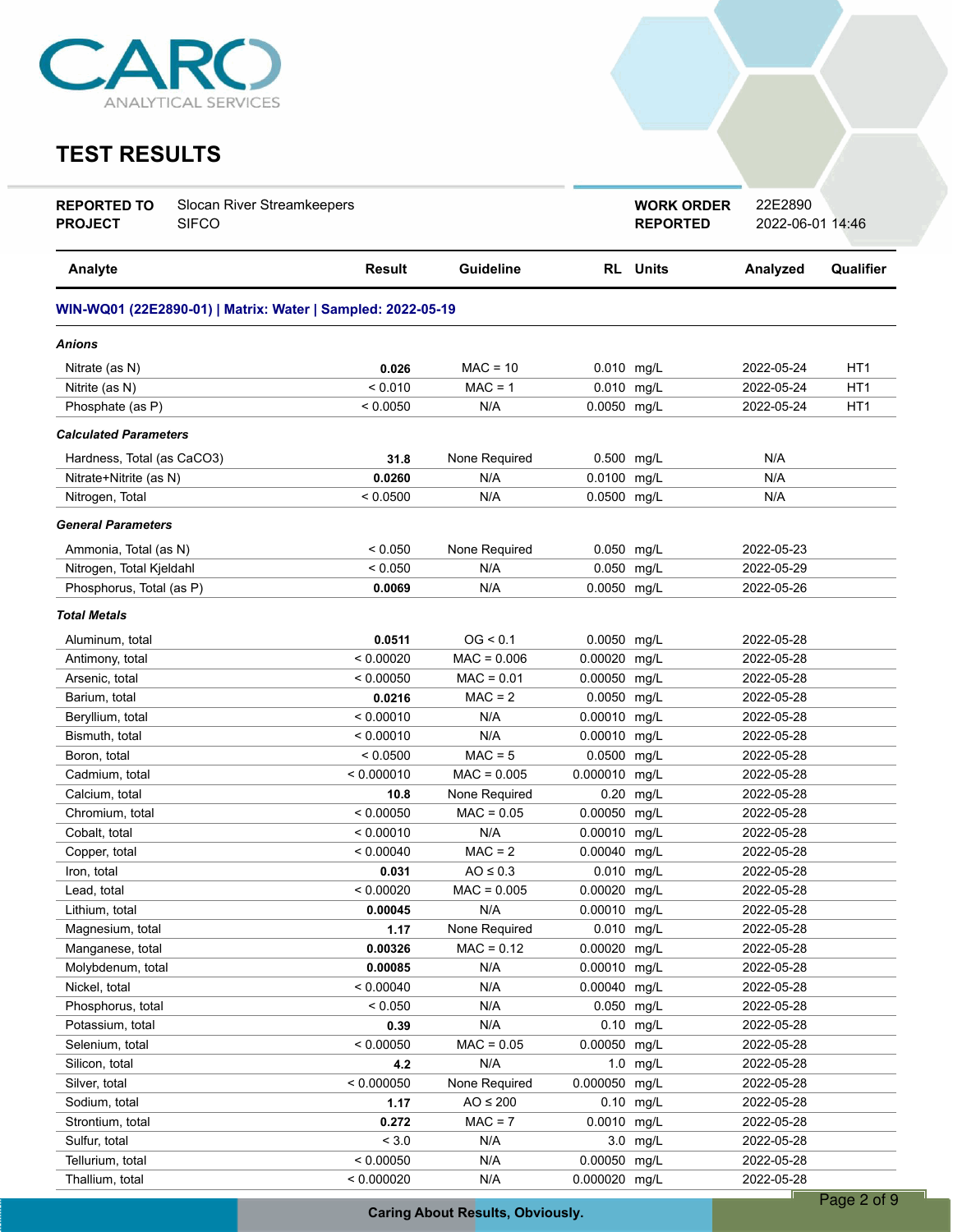

# **TEST RESULTS**

| <b>REPORTED TO</b> | Slocan River Streamkeepers |
|--------------------|----------------------------|
| <b>PROJECT</b>     | <b>SIFCO</b>               |

**REPORTED** 2022-06-01 14:46 **WORK ORDER** 22E2890

| Analyte                                                                | Result    | Guideline    | <b>RL</b> Units | Analyzed   | Qualifier |
|------------------------------------------------------------------------|-----------|--------------|-----------------|------------|-----------|
| WIN-WQ01 (22E2890-01)   Matrix: Water   Sampled: 2022-05-19, Continued |           |              |                 |            |           |
| <b>Total Metals, Continued</b>                                         |           |              |                 |            |           |
| Thorium, total                                                         | < 0.00010 | N/A          | 0.00010 mg/L    | 2022-05-28 |           |
| Tin. total                                                             | < 0.00020 | N/A          | 0.00020 mg/L    | 2022-05-28 |           |
| Titanium, total                                                        | < 0.0050  | N/A          | $0.0050$ mg/L   | 2022-05-28 |           |
| Tungsten, total                                                        | < 0.0002  | N/A          | $0.0002$ mg/L   | 2022-05-28 |           |
| Uranium, total                                                         | 0.000138  | $MAC = 0.02$ | 0.000020 mg/L   | 2022-05-28 |           |
| Vanadium, total                                                        | < 0.0050  | N/A          | 0.0050 mg/L     | 2022-05-28 |           |
| Zinc. total                                                            | < 0.0040  | $AO \leq 5$  | $0.0040$ mg/L   | 2022-05-28 |           |
| Zirconium. total                                                       | 0.00011   | N/A          | 0.00010 mg/L    | 2022-05-28 |           |

### **TRO-WQ01 (22E2890-02) | Matrix: Water | Sampled: 2022-05-19**

| Anions                       |            |               |               |      |            |                 |
|------------------------------|------------|---------------|---------------|------|------------|-----------------|
| Nitrate (as N)               | 0.121      | $MAC = 10$    | 0.010 mg/L    |      | 2022-05-24 | HT <sub>1</sub> |
| Nitrite (as N)               | < 0.010    | $MAC = 1$     | 0.010 mg/L    |      | 2022-05-24 | HT <sub>1</sub> |
| Phosphate (as P)             | < 0.0050   | N/A           | 0.0050 mg/L   |      | 2022-05-24 | HT <sub>1</sub> |
| <b>Calculated Parameters</b> |            |               |               |      |            |                 |
| Hardness, Total (as CaCO3)   | 25.3       | None Required | 0.500 mg/L    |      | N/A        |                 |
| Nitrate+Nitrite (as N)       | 0.121      | N/A           | 0.0100 mg/L   |      | N/A        |                 |
| Nitrogen, Total              | 0.121      | N/A           | 0.0500 mg/L   |      | N/A        |                 |
| <b>General Parameters</b>    |            |               |               |      |            |                 |
| Ammonia, Total (as N)        | < 0.050    | None Required | 0.050 mg/L    |      | 2022-05-23 |                 |
| Nitrogen, Total Kjeldahl     | < 0.050    | N/A           | 0.050 mg/L    |      | 2022-05-29 |                 |
| Phosphorus, Total (as P)     | 0.0121     | N/A           | 0.0050 mg/L   |      | 2022-05-26 |                 |
| <b>Total Metals</b>          |            |               |               |      |            |                 |
| Aluminum, total              | 0.0976     | OG < 0.1      | 0.0050 mg/L   |      | 2022-05-28 |                 |
| Antimony, total              | < 0.00020  | $MAC = 0.006$ | 0.00020       | mq/L | 2022-05-28 |                 |
| Arsenic, total               | < 0.00050  | $MAC = 0.01$  | 0.00050       | mg/L | 2022-05-28 |                 |
| Barium, total                | 0.0138     | $MAC = 2$     | 0.0050 mg/L   |      | 2022-05-28 |                 |
| Beryllium, total             | < 0.00010  | N/A           | 0.00010 mg/L  |      | 2022-05-28 |                 |
| Bismuth, total               | < 0.00010  | N/A           | 0.00010 mg/L  |      | 2022-05-28 |                 |
| Boron, total                 | < 0.0500   | $MAC = 5$     | 0.0500        | mg/L | 2022-05-28 |                 |
| Cadmium, total               | < 0.000010 | $MAC = 0.005$ | 0.000010 mg/L |      | 2022-05-28 |                 |
| Calcium, total               | 8.76       | None Required | 0.20          | mg/L | 2022-05-28 |                 |
| Chromium, total              | < 0.00050  | $MAC = 0.05$  | 0.00050 mg/L  |      | 2022-05-28 |                 |
| Cobalt, total                | < 0.00010  | N/A           | 0.00010       | mg/L | 2022-05-28 |                 |
| Copper, total                | < 0.00040  | $MAC = 2$     | 0.00040 mg/L  |      | 2022-05-28 |                 |
| Iron, total                  | 0.068      | $AO \leq 0.3$ | 0.010 mg/L    |      | 2022-05-28 |                 |
| Lead, total                  | < 0.00020  | $MAC = 0.005$ | 0.00020 mg/L  |      | 2022-05-28 |                 |
| Lithium, total               | 0.00068    | N/A           | 0.00010       | mg/L | 2022-05-28 |                 |
| Magnesium, total             | 0.831      | None Required | 0.010 mg/L    |      | 2022-05-28 |                 |
| Manganese, total             | 0.00768    | $MAC = 0.12$  | 0.00020 mg/L  |      | 2022-05-28 |                 |
|                              |            |               |               |      |            | Page 3 of 9     |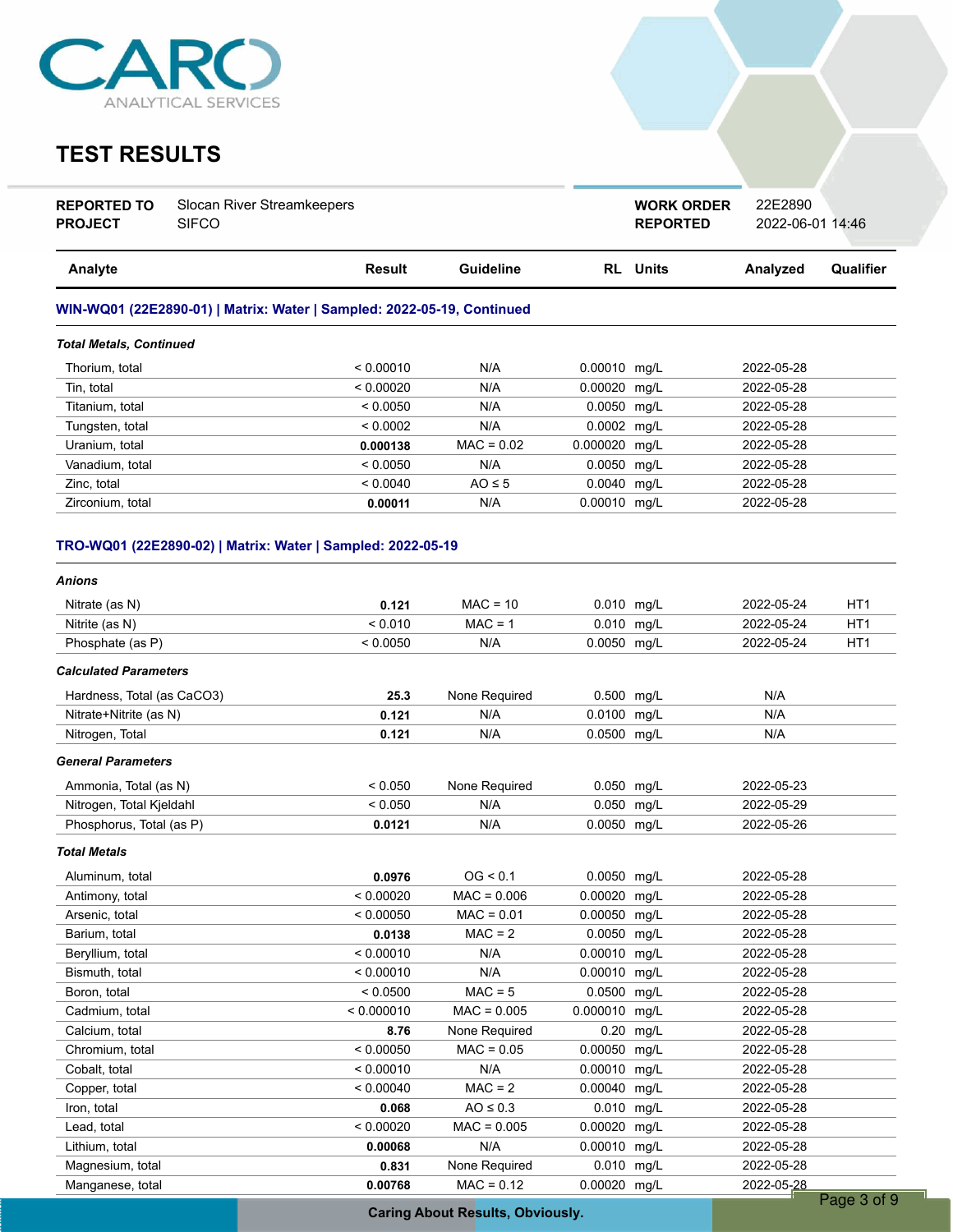

### **TEST RESULTS**

| <b>REPORTED TO</b> | Slocan River Streamkeepers |
|--------------------|----------------------------|
| <b>PROJECT</b>     | <b>SIFCO</b>               |

**REPORTED** 2022-06-01 14:46 **WORK ORDER** 22E2890

| <b>Result</b> | <b>Guideline</b> |                                                                        |      | Analyzed                                                                                                                                                                                                                                                                        | Qualifier |
|---------------|------------------|------------------------------------------------------------------------|------|---------------------------------------------------------------------------------------------------------------------------------------------------------------------------------------------------------------------------------------------------------------------------------|-----------|
|               |                  |                                                                        |      |                                                                                                                                                                                                                                                                                 |           |
|               |                  |                                                                        |      |                                                                                                                                                                                                                                                                                 |           |
| 0.00037       | N/A              |                                                                        |      | 2022-05-28                                                                                                                                                                                                                                                                      |           |
| < 0.00040     | N/A              |                                                                        |      | 2022-05-28                                                                                                                                                                                                                                                                      |           |
| < 0.050       | N/A              |                                                                        |      | 2022-05-28                                                                                                                                                                                                                                                                      |           |
| 0.40          | N/A              |                                                                        |      | 2022-05-28                                                                                                                                                                                                                                                                      |           |
| < 0.00050     | $MAC = 0.05$     |                                                                        |      | 2022-05-28                                                                                                                                                                                                                                                                      |           |
| 3.9           | N/A              |                                                                        | mg/L | 2022-05-28                                                                                                                                                                                                                                                                      |           |
| < 0.000050    | None Required    |                                                                        | mg/L | 2022-05-28                                                                                                                                                                                                                                                                      |           |
| 1.12          | $AO \leq 200$    |                                                                        |      | 2022-05-28                                                                                                                                                                                                                                                                      |           |
| 0.162         | $MAC = 7$        |                                                                        |      | 2022-05-28                                                                                                                                                                                                                                                                      |           |
| < 3.0         | N/A              |                                                                        |      | 2022-05-28                                                                                                                                                                                                                                                                      |           |
| < 0.00050     | N/A              |                                                                        | mq/L | 2022-05-28                                                                                                                                                                                                                                                                      |           |
| < 0.000020    | N/A              |                                                                        |      | 2022-05-28                                                                                                                                                                                                                                                                      |           |
| < 0.00010     | N/A              |                                                                        |      | 2022-05-28                                                                                                                                                                                                                                                                      |           |
| < 0.00020     | N/A              | 0.00020                                                                | mq/L | 2022-05-28                                                                                                                                                                                                                                                                      |           |
| < 0.0050      | N/A              | 0.0050                                                                 | mg/L | 2022-05-28                                                                                                                                                                                                                                                                      |           |
| < 0.0002      | N/A              |                                                                        |      | 2022-05-28                                                                                                                                                                                                                                                                      |           |
| 0.000734      | $MAC = 0.02$     |                                                                        | mg/L | 2022-05-28                                                                                                                                                                                                                                                                      |           |
| < 0.0050      | N/A              |                                                                        |      | 2022-05-28                                                                                                                                                                                                                                                                      |           |
| < 0.0040      | $AO \leq 5$      |                                                                        |      | 2022-05-28                                                                                                                                                                                                                                                                      |           |
| < 0.00010     | N/A              |                                                                        |      | 2022-05-28                                                                                                                                                                                                                                                                      |           |
|               |                  | TRO-WQ01 (22E2890-02)   Matrix: Water   Sampled: 2022-05-19, Continued |      | <b>RL</b> Units<br>0.00010 mg/L<br>0.00040 mg/L<br>0.050 mg/L<br>$0.10$ mg/L<br>0.00050 mg/L<br>1.0<br>0.000050<br>0.10 mg/L<br>0.0010 mg/L<br>3.0 mg/L<br>0.00050<br>0.000020<br>mg/L<br>0.00010 mg/L<br>0.0002 mg/L<br>0.000020<br>0.0050 mg/L<br>0.0040 mg/L<br>0.00010 mg/L |           |

### **Sample Qualifiers:**

HT1 The sample was prepared and/or analyzed past the recommended holding time.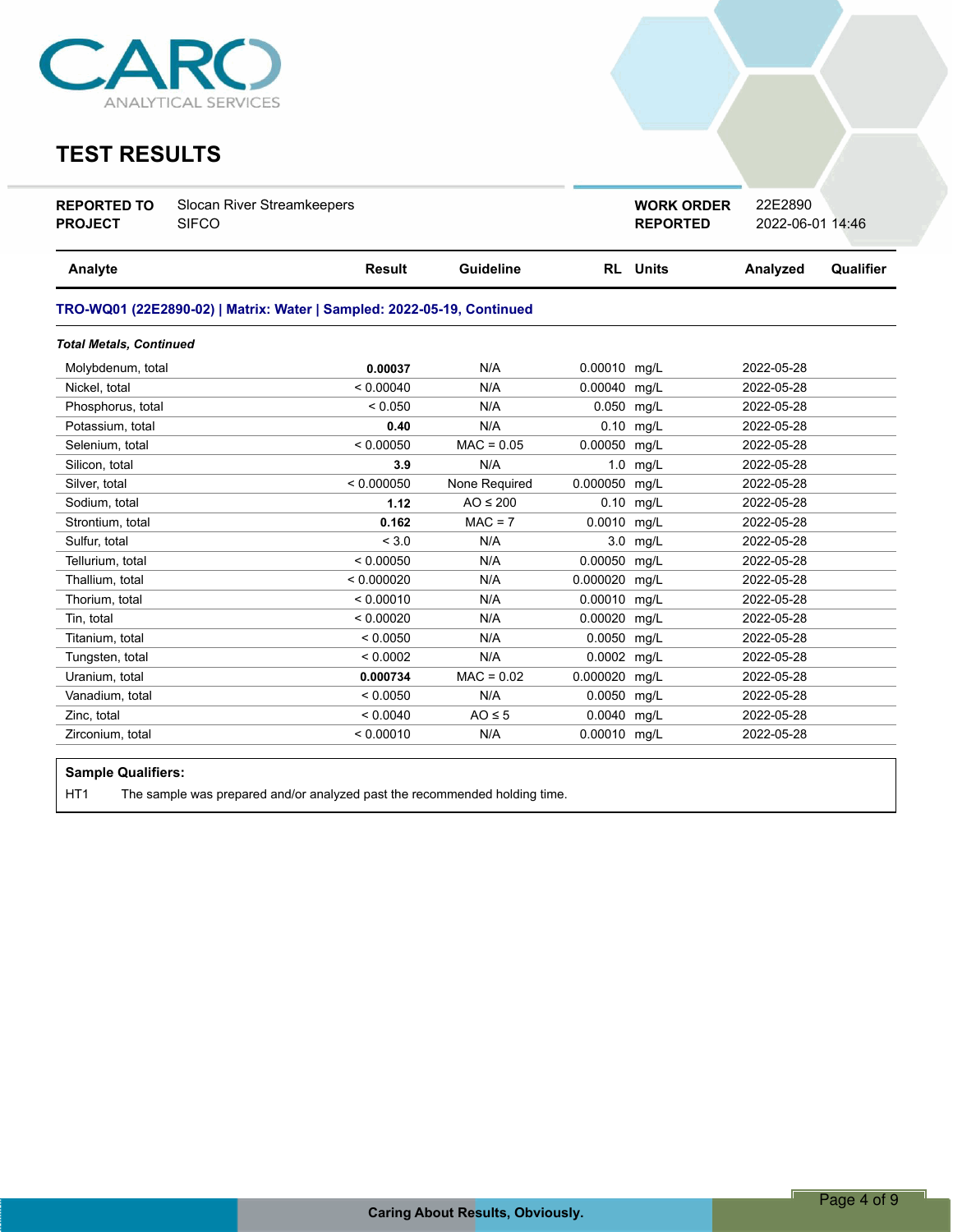

# **APPENDIX 1: SUPPORTING INFORMATION**

| <b>REPORTED TO</b> | Slocan River Streamkeepers |
|--------------------|----------------------------|
| <b>PROJECT</b>     | <b>SIFCO</b>               |

**REPORTED** 2022-06-01 14:46 **WORK ORDER** 22E2890

| <b>Analysis Description</b>       | <b>Method Ref.</b>                            | Techniaue                                                                               | Accredited   | Location |
|-----------------------------------|-----------------------------------------------|-----------------------------------------------------------------------------------------|--------------|----------|
| Ammonia. Total in Water           | SM 4500-NH3 G*<br>(2017)                      | Automated Colorimetry (Phenate)                                                         | ✓            | Kelowna  |
| Anions in Water                   | SM 4110 B (2017)                              | Ion Chromatography                                                                      | $\checkmark$ | Kelowna  |
| Hardness in Water                 | SM 2340 B* (2017)                             | Calculation: 2.497 [total Ca] + 4.118 [total Mg]<br>(Est)                               | ✓            | N/A      |
| Nitrogen, Total Kjeldahl in Water | SM 4500-Norg D*<br>(2017)                     | <b>Block Digestion and Flow Injection Analysis</b>                                      | ✓            | Kelowna  |
| Phosphorus, Total in Water        | SM 4500-P B.5* (2011)<br>' SM 4500-P F (2017) | Persulfate Digestion / Automated Colorimetry<br>(Ascorbic Acid)                         | ✓            | Kelowna  |
| <b>Total Metals in Water</b>      | EPA 200.2 / EPA 6020B                         | HNO3+HCl Hot Block Digestion / Inductively<br>Coupled Plasma-Mass Spectroscopy (ICP-MS) | ✓            | Richmond |

*Note: An asterisk in the Method Reference indicates that the CARO method has been modified from the reference method*

### **Glossary of Terms:**

| <b>RL</b>  | Reporting Limit (default)                                                                                             |
|------------|-----------------------------------------------------------------------------------------------------------------------|
| $\,<\,$    | Less than the specified Reporting Limit (RL) - the actual RL may be higher than the default RL due to various factors |
| AO.        | Aesthetic Objective                                                                                                   |
| MAC        | Maximum Acceptable Concentration (health based)                                                                       |
| mg/L       | Milligrams per litre                                                                                                  |
| OG.        | Operational Guideline (treated water)                                                                                 |
| <b>EPA</b> | United States Environmental Protection Agency Test Methods                                                            |
| <b>SM</b>  | Standard Methods for the Examination of Water and Wastewater, American Public Health Association                      |

### **Guidelines Referenced in this Report:**

Guidelines for Canadian Drinking Water Quality (Health Canada, June 2019)

*Note: In some cases, the values displayed on the report represent the lowest guideline and are to be verified by the end user*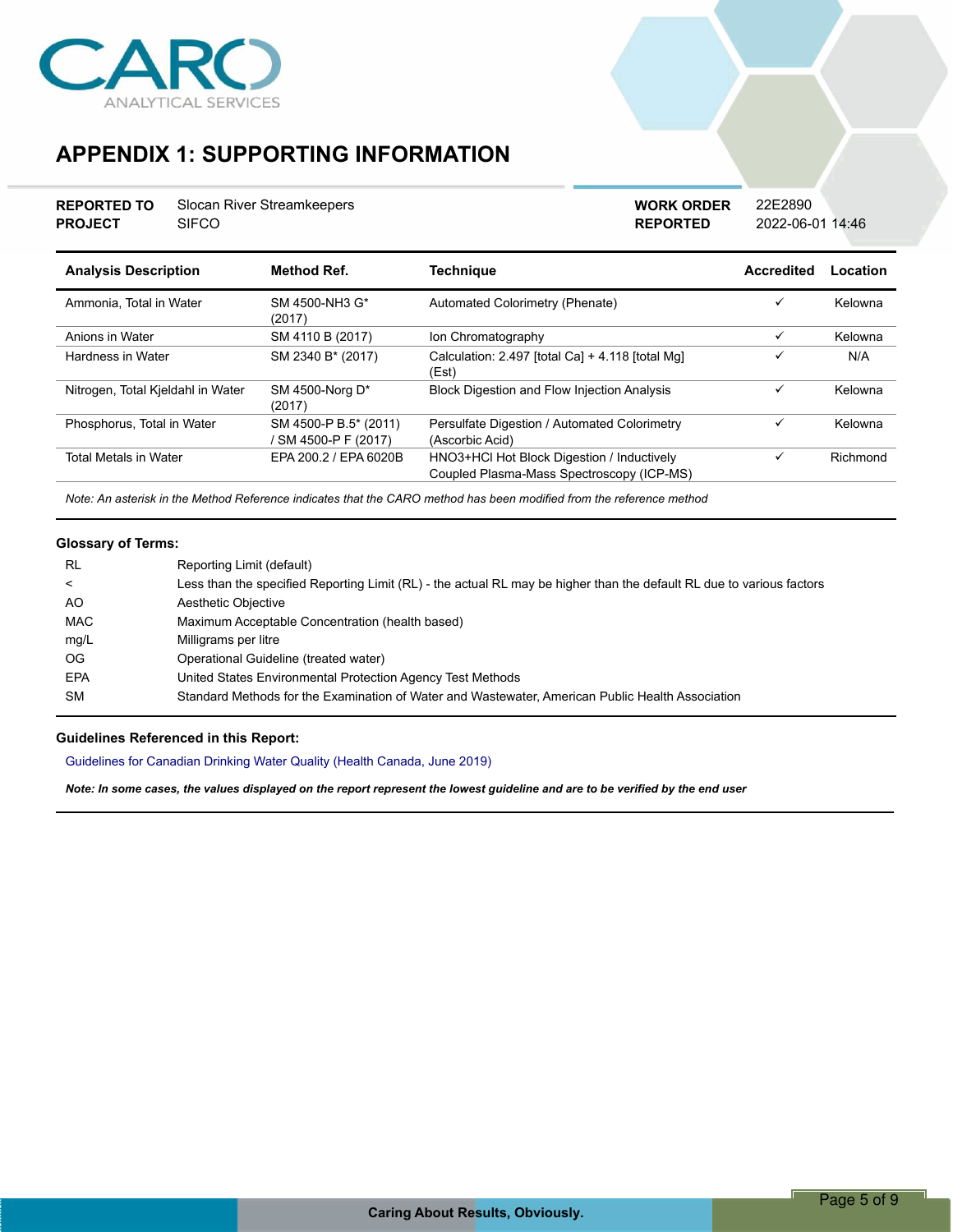

## **APPENDIX 1: SUPPORTING INFORMATION**

| <b>REPORTED TO</b> | Slocan River Streamkeepers |
|--------------------|----------------------------|
| <b>PROJECT</b>     | <b>SIFCO</b>               |

**REPORTED** 2022-06-01 14:46 **WORK ORDER** 22E2890

### **General Comments:**

The results in this report apply to the samples analyzed in accordance with the Chain of Custody document. This analytical report must be reproduced in its entirety. CARO is not responsible for any loss or damage resulting directly or indirectly from error or omission in the conduct of testing. Liability is limited to the cost of analysis. Samples will be disposed of 30 days after the test report has been issued or once samples expire, whichever comes first. Longer hold is possible if agreed to in writing.

Results in **Bold** indicate values that are above CARO's method reporting limits. Any results that are above regulatory limits are highlighted **red**. Please note that results will only be highlighted red if the regulatory limits are included on the CARO report. Any Bold and/or highlighted results do not take into account method uncertainty. If you would like method uncertainty or regulatory limits to be included on your report, please contact your Account Manager:TeamCaro@caro.ca

Please note any requlatory quidelines applied to this report are added as a convenience to the client, at their request, to help provide some initial context to analytical results obtained. Although CARO makes every effort to ensure accuracy of the associated regulatory guideline(s) applied, the guidelines applied cannot be assumed to be correct due to a variety of factors and as such CARO Analytical Services assumes no liability or responsibility for the use of those guidelines to make any decisions. The original source of the regulation should be verified and a review of the guideline (s) should be validated as correct in order to make any decisions arising from the comparison of the analytical data obtained to the *relevant regulatory guideline for oneís particular circumstances. Further, CARO Analytical Services assumes no liability or responsibility for any loss attributed from the use of these guidelines in any way.*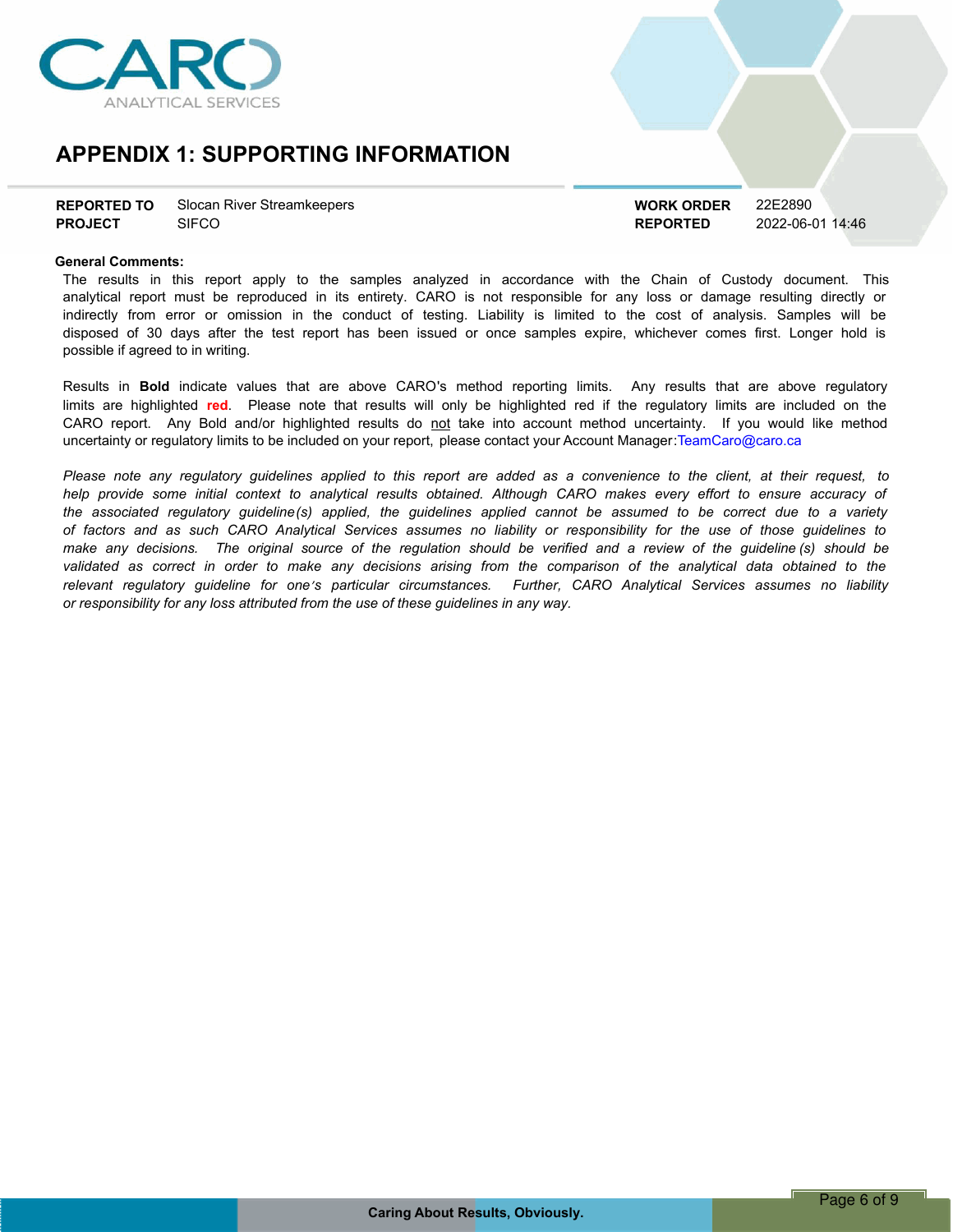

## **APPENDIX 2: QUALITY CONTROL RESULTS**

| <b>REPORTED TO</b> | Slocan River Streamkeepers | <b>WORK ORDER</b> | 22E2890          |
|--------------------|----------------------------|-------------------|------------------|
| <b>PROJECT</b>     | <b>SIFCO</b>               | <b>REPORTED</b>   | 2022-06-01 14:46 |

The following section displays the quality control (QC) data that is associated with your sample data. Groups of samples are prepared in "batches" and analyzed in conjunction with QC samples that ensure your data is of the highest quality. Common QC types include:

- ï **Method Blank (Blk)**: A blank sample that undergoes sample processing identical to that carried out for the test samples. Method blank results are used to assess contamination from the laboratory environment and reagents.
- ï **Duplicate (Dup)**: An additional or second portion of a randomly selected sample in the analytical run carried through the entire analytical process. Duplicates provide a measure of the analytical method's precision (reproducibility).
- ï **Blank Spike (BS)**: A sample of known concentration which undergoes processing identical to that carried out for test samples, also referred to as a laboratory control sample (LCS). Blank spikes provide a measure of the analytical method's accuracy.

Matrix Spike (MS): A second aliquot of sample is fortified with a known concentration of target analytes and carried through the entire analytical process. Matrix spikes evaluate potential matrix effects that may affect the analyte recovery.

ï **Reference Material (SRM)**: A homogenous material of similar matrix to the samples, certified for the parameter(s) listed. Reference Materials ensure that the analytical process is adequate to achieve acceptable recoveries of the parameter(s) tested.

Each QC type is analyzed at a 5-10% frequency, i.e. one blank/duplicate/spike for every 10-20 samples. For all types of QC, the specified recovery (% Rec) and relative percent difference (RPD) limits are derived from long-term method performance averages and/or prescribed by the reference method.

| Analyte | Result | <b>Units</b><br>RL | Spike | Source | % REC | <b>REC</b> | <b>RPD</b><br>% RPD<br>7٥ | <b>Qualifier</b> |
|---------|--------|--------------------|-------|--------|-------|------------|---------------------------|------------------|
|         |        |                    | Level | Result |       | Limit      | Limit                     |                  |

#### *Anions, Batch B2E2553*

| <b>Blank (B2E2553-BLK1)</b> |          |               | Prepared: 2022-05-24, Analyzed: 2022-05-24 |
|-----------------------------|----------|---------------|--------------------------------------------|
| Nitrate (as N)              | < 0.010  | 0.010 ma/L    |                                            |
| Nitrite (as N)              | < 0.010  | 0.010 ma/L    |                                            |
| Phosphate (as P)            | : 0.0050 | $0.0050$ mg/L |                                            |

#### *General Parameters, Batch B2E2616*

| <b>Blank (B2E2616-BLK1)</b> |                    |                    |                                            |         |    | Prepared: 2022-05-23, Analyzed: 2022-05-23 |    |
|-----------------------------|--------------------|--------------------|--------------------------------------------|---------|----|--------------------------------------------|----|
| Ammonia, Total (as N)       | < 0.050            | 0.050 mg/L         |                                            |         |    |                                            |    |
| <b>Blank (B2E2616-BLK2)</b> |                    |                    |                                            |         |    | Prepared: 2022-05-23, Analyzed: 2022-05-23 |    |
| Ammonia, Total (as N)       | < 0.050            | $0.050$ mg/L       |                                            |         |    |                                            |    |
| <b>Blank (B2E2616-BLK3)</b> |                    |                    |                                            |         |    | Prepared: 2022-05-23, Analyzed: 2022-05-23 |    |
| Ammonia, Total (as N)       | < 0.050            | 0.050 mg/L         |                                            |         |    |                                            |    |
| LCS (B2E2616-BS1)           |                    |                    |                                            |         |    | Prepared: 2022-05-23, Analyzed: 2022-05-23 |    |
| Ammonia, Total (as N)       | 0.978              | $0.050$ mg/L       | 1.00                                       |         | 98 | 90-115                                     |    |
| <b>LCS (B2E2616-BS2)</b>    |                    |                    |                                            |         |    | Prepared: 2022-05-23, Analyzed: 2022-05-23 |    |
| Ammonia, Total (as N)       | 0.955              | $0.050$ mg/L       | 1.00                                       |         | 96 | 90-115                                     |    |
| <b>LCS (B2E2616-BS3)</b>    |                    |                    |                                            |         |    | Prepared: 2022-05-23, Analyzed: 2022-05-23 |    |
| Ammonia, Total (as N)       | 0.966              | $0.050$ mg/L       | 1.00                                       |         | 97 | 90-115                                     |    |
| Duplicate (B2E2616-DUP3)    | Source: 22E2890-02 |                    | Prepared: 2022-05-23, Analyzed: 2022-05-23 |         |    |                                            |    |
| Ammonia, Total (as N)       | < 0.050            | $0.050$ mg/L       |                                            | < 0.050 |    |                                            | 15 |
| Matrix Spike (B2E2616-MS3)  |                    | Source: 22E2890-02 |                                            |         |    | Prepared: 2022-05-23, Analyzed: 2022-05-23 |    |
| Ammonia, Total (as N)       | 0.281              | $0.050$ mg/L       | 0.250                                      | < 0.050 | 99 | 75-125                                     |    |

#### *General Parameters, Batch B2E2930*

**Blank (B2E2930-BLK2)** Prepared: 2022-05-25, Analyzed: 2022-05-26 Phosphorus, Total (as P)  $\leq 0.0050$  0.0050 mg/L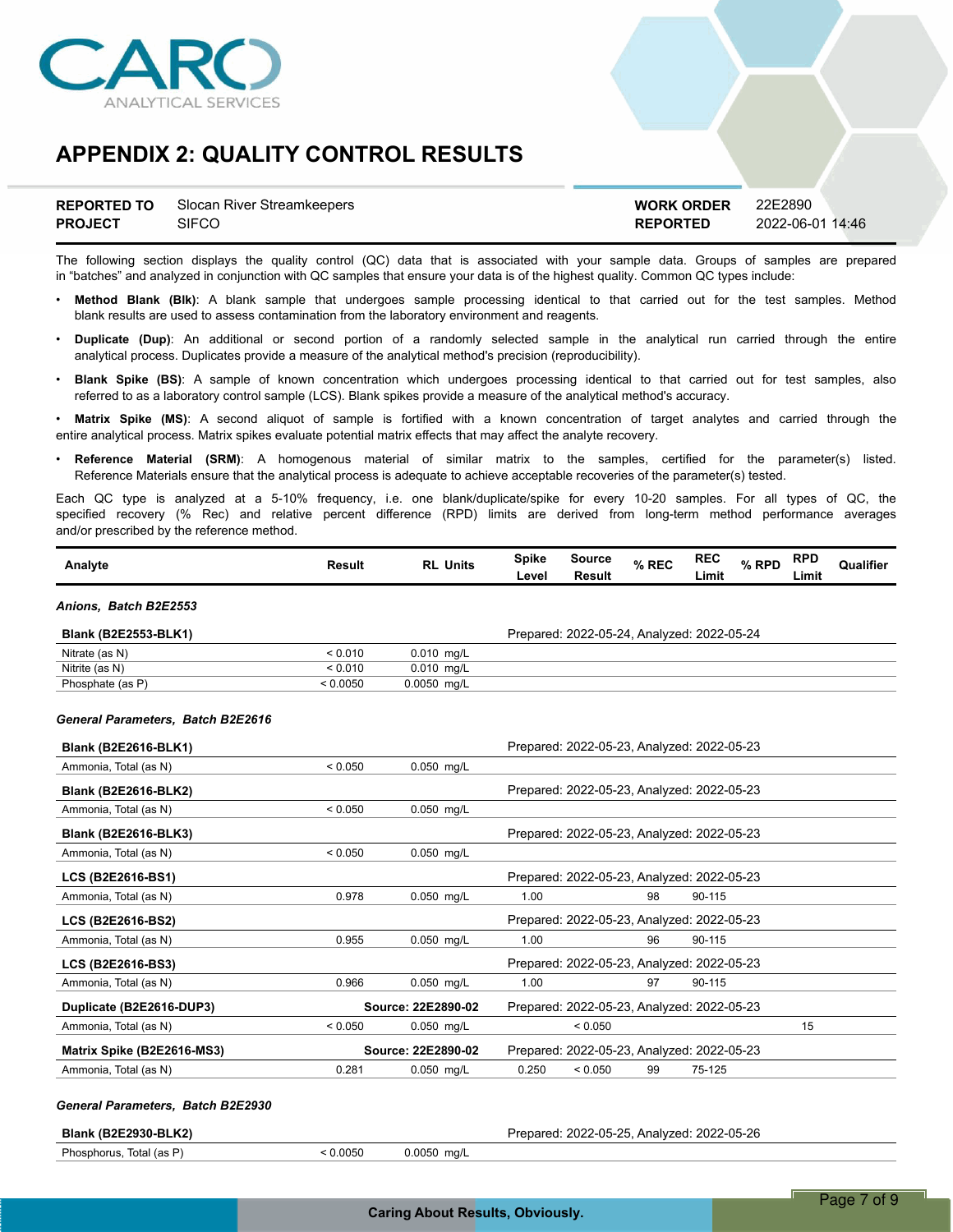

# **APPENDIX 2: QUALITY CONTROL RESULTS**

| <b>REPORTED TO</b><br><b>PROJECT</b>                       | Slocan River Streamkeepers<br><b>SIFCO</b>   |                        |                              |                       |                                            | <b>WORK ORDER</b><br><b>REPORTED</b> |                     | 22E2890 | 2022-06-01 14:46    |           |
|------------------------------------------------------------|----------------------------------------------|------------------------|------------------------------|-----------------------|--------------------------------------------|--------------------------------------|---------------------|---------|---------------------|-----------|
| Analyte                                                    |                                              | Result                 | <b>RL Units</b>              | <b>Spike</b><br>Level | <b>Source</b><br><b>Result</b>             | % REC                                | <b>REC</b><br>Limit | % RPD   | <b>RPD</b><br>Limit | Qualifier |
|                                                            | General Parameters, Batch B2E2930, Continued |                        |                              |                       |                                            |                                      |                     |         |                     |           |
| <b>Blank (B2E2930-BLK3)</b>                                |                                              |                        |                              |                       | Prepared: 2022-05-25, Analyzed: 2022-05-26 |                                      |                     |         |                     |           |
| Phosphorus, Total (as P)                                   |                                              | < 0.0050               | 0.0050 mg/L                  |                       |                                            |                                      |                     |         |                     |           |
| LCS (B2E2930-BS2)                                          |                                              |                        |                              |                       | Prepared: 2022-05-25, Analyzed: 2022-05-26 |                                      |                     |         |                     |           |
| Phosphorus, Total (as P)                                   |                                              | 0.0991                 | 0.0050 mg/L                  | 0.100                 |                                            | 99                                   | 85-115              |         |                     |           |
|                                                            |                                              |                        |                              |                       |                                            |                                      |                     |         |                     |           |
| LCS (B2E2930-BS3)                                          |                                              |                        |                              |                       | Prepared: 2022-05-25, Analyzed: 2022-05-26 |                                      |                     |         |                     |           |
| Phosphorus, Total (as P)                                   |                                              | 0.0981                 | 0.0050 mg/L                  | 0.100                 |                                            | 98                                   | 85-115              |         |                     |           |
| Duplicate (B2E2930-DUP3)                                   |                                              |                        | Source: 22E2890-02           |                       | Prepared: 2022-05-25, Analyzed: 2022-05-26 |                                      |                     |         |                     |           |
| Phosphorus, Total (as P)                                   |                                              | 0.0119                 | 0.0050 mg/L                  |                       | 0.0121                                     |                                      |                     |         | 15                  |           |
| Matrix Spike (B2E2930-MS3)                                 |                                              |                        | Source: 22E2890-02           |                       | Prepared: 2022-05-25, Analyzed: 2022-05-26 |                                      |                     |         |                     |           |
| Phosphorus, Total (as P)                                   |                                              | 0.112                  | 0.0050 mg/L                  | 0.102                 | 0.0121                                     | 98                                   | 70-125              |         |                     |           |
| General Parameters,  Batch B2E3181                         |                                              |                        |                              |                       |                                            |                                      |                     |         |                     |           |
| <b>Blank (B2E3181-BLK1)</b>                                |                                              |                        |                              |                       | Prepared: 2022-05-27, Analyzed: 2022-05-29 |                                      |                     |         |                     |           |
| Nitrogen, Total Kjeldahl                                   |                                              | < 0.050                | 0.050 mg/L                   |                       |                                            |                                      |                     |         |                     |           |
| <b>Blank (B2E3181-BLK2)</b>                                |                                              |                        |                              |                       | Prepared: 2022-05-27, Analyzed: 2022-05-29 |                                      |                     |         |                     |           |
| Nitrogen, Total Kjeldahl                                   |                                              | < 0.050                | 0.050 mg/L                   |                       |                                            |                                      |                     |         |                     |           |
| LCS (B2E3181-BS1)                                          |                                              |                        |                              |                       | Prepared: 2022-05-27, Analyzed: 2022-05-29 |                                      |                     |         |                     |           |
| Nitrogen, Total Kjeldahl                                   |                                              | 0.993                  | $0.050$ mg/L                 | 1.00                  |                                            | 99                                   | 85-115              |         |                     |           |
| LCS (B2E3181-BS2)                                          |                                              |                        |                              |                       | Prepared: 2022-05-27, Analyzed: 2022-05-29 |                                      |                     |         |                     |           |
| Nitrogen, Total Kjeldahl                                   |                                              | 0.983                  | 0.050 mg/L                   | 1.00                  |                                            | 98                                   | 85-115              |         |                     |           |
| Total Metals, Batch B2E3009<br><b>Blank (B2E3009-BLK1)</b> |                                              |                        |                              |                       | Prepared: 2022-05-26, Analyzed: 2022-05-28 |                                      |                     |         |                     |           |
| Aluminum, total                                            |                                              | < 0.0050               | 0.0050 mg/L                  |                       |                                            |                                      |                     |         |                     |           |
| Antimony, total                                            |                                              | < 0.00020              | 0.00020 mg/L                 |                       |                                            |                                      |                     |         |                     |           |
| Arsenic, total                                             |                                              | < 0.00050              | 0.00050 mg/L                 |                       |                                            |                                      |                     |         |                     |           |
| Barium, total                                              |                                              | < 0.0050               | 0.0050 mg/L                  |                       |                                            |                                      |                     |         |                     |           |
| Beryllium, total                                           |                                              | < 0.00010<br>< 0.00010 | 0.00010 mg/L<br>0.00010 mg/L |                       |                                            |                                      |                     |         |                     |           |
| Bismuth, total<br>Boron, total                             |                                              | < 0.0500               | 0.0500 mg/L                  |                       |                                            |                                      |                     |         |                     |           |
| Cadmium, total                                             |                                              | < 0.000010             | 0.000010 mg/L                |                       |                                            |                                      |                     |         |                     |           |
| Calcium, total                                             |                                              | ${}_{0.20}$            | 0.20 mg/L                    |                       |                                            |                                      |                     |         |                     |           |
| Chromium, total                                            |                                              | < 0.00050              | 0.00050 mg/L                 |                       |                                            |                                      |                     |         |                     |           |
| Cobalt, total                                              |                                              | < 0.00010              | 0.00010 mg/L                 |                       |                                            |                                      |                     |         |                     |           |
| Copper, total                                              |                                              | < 0.00040              | 0.00040 mg/L                 |                       |                                            |                                      |                     |         |                     |           |
| Iron, total<br>Lead, total                                 |                                              | < 0.010<br>< 0.00020   | $0.010$ mg/L<br>0.00020 mg/L |                       |                                            |                                      |                     |         |                     |           |
| Lithium, total                                             |                                              | < 0.00010              | 0.00010 mg/L                 |                       |                                            |                                      |                     |         |                     |           |
| Magnesium, total                                           |                                              | < 0.010                | 0.010 mg/L                   |                       |                                            |                                      |                     |         |                     |           |
| Manganese, total                                           |                                              | < 0.00020              | 0.00020 mg/L                 |                       |                                            |                                      |                     |         |                     |           |
| Molybdenum, total                                          |                                              | < 0.00010              | 0.00010 mg/L                 |                       |                                            |                                      |                     |         |                     |           |
| Nickel, total                                              |                                              | < 0.00040              | 0.00040 mg/L                 |                       |                                            |                                      |                     |         |                     |           |
| Phosphorus, total                                          |                                              | < 0.050                | 0.050 mg/L                   |                       |                                            |                                      |                     |         |                     |           |
| Potassium, total                                           |                                              | < 0.10                 | 0.10 mg/L                    |                       |                                            |                                      |                     |         |                     |           |
| Selenium, total                                            |                                              | < 0.00050<br>< 1.0     | 0.00050 mg/L                 |                       |                                            |                                      |                     |         |                     |           |
| Silicon, total<br>Silver, total                            |                                              | < 0.000050             | 1.0 mg/L<br>0.000050 mg/L    |                       |                                            |                                      |                     |         |                     |           |
| Sodium, total                                              |                                              | < 0.10                 | $0.10$ mg/L                  |                       |                                            |                                      |                     |         |                     |           |